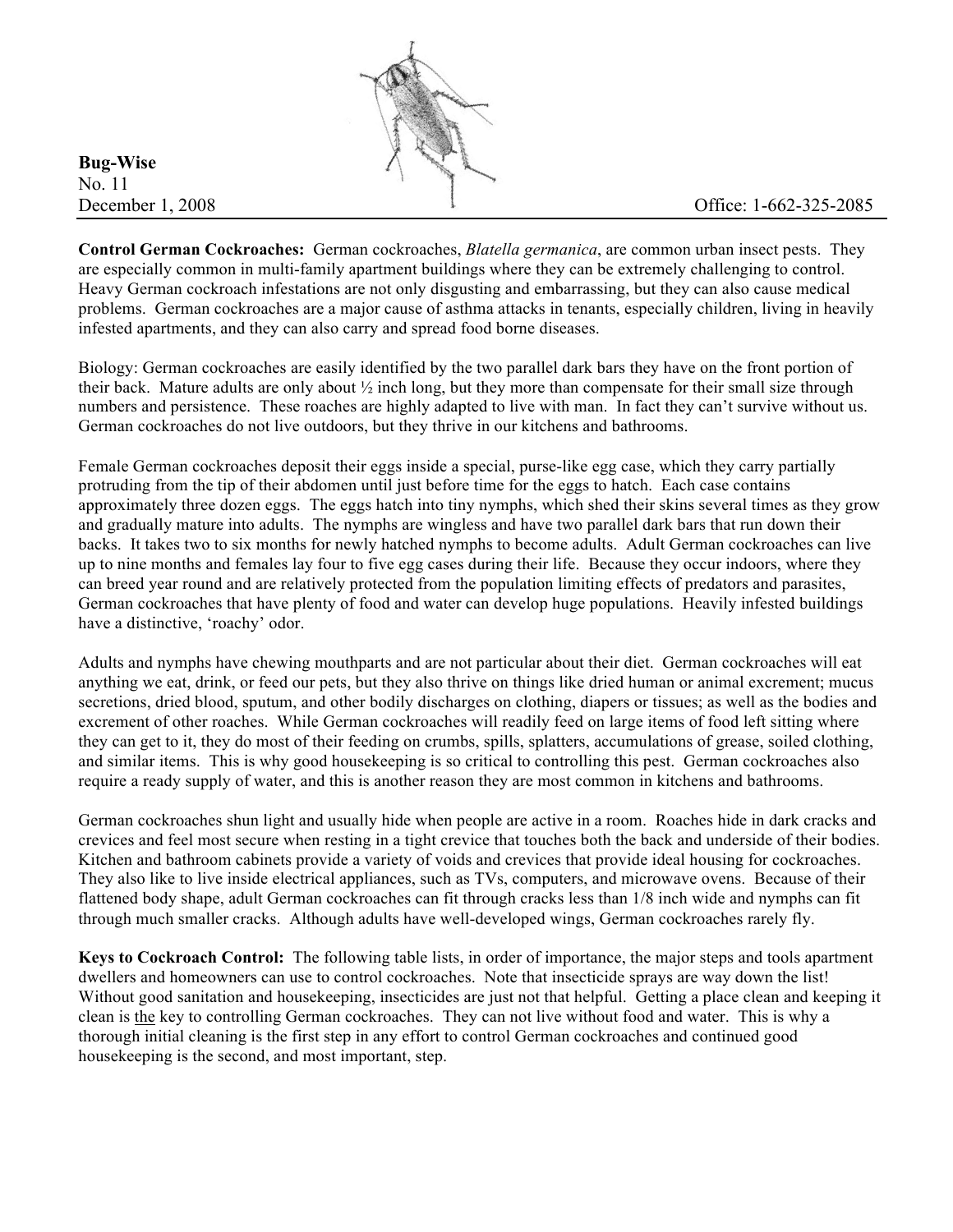| 1              | Thorough Cleaning and De-cluttering        |  |  |
|----------------|--------------------------------------------|--|--|
| $\overline{c}$ | Maintain Good Housekeeping                 |  |  |
| 3              | Physical Exclusion                         |  |  |
|                | Important in multi-family apartments       |  |  |
| 4              | Bait Stations or Gel Baits                 |  |  |
| 5              | Insecticidal Dusts (Boric Acid)            |  |  |
|                | Only Applied to voids, cracks and crevices |  |  |
| 6              | <b>Insect Growth Regulator Sprays</b>      |  |  |
|                | Usually Applied by Pest Control Co.        |  |  |
|                | Insecticide sprays                         |  |  |

## **Key Steps and Tools in German Cockroach Control**

**Sanitation and Good Housekeeping:** It is important to realize that it does not take much food to feed a cockroach. They don't need a whole chicken leg! A few crumbs from a chicken leg, a bit of cheese stuck to an empty pizza box, a few drops of dried spaghetti sauce splattered on the stove, or a few drops in an empty drink can, will provide food for many German cockroaches. The following list shows some of the most common cockroach food sources. Good housekeeping practices that eliminate these, and similar, food sources will help eliminate and prevent German cockroaches.

## **Places German Cockroaches go to eat and drink**

- food not stored in refrigerator or bug-proof containers
- dirty dishes left sitting overnight
- fast food containers such as empty pizza boxes, burger bags
- crumbs, and accumulations of food resulting from spills and splatters
- crumbs and dried spills inside and under small appliances such as toasters and microwave ovens
- crumbs and spills under and around refrigerator and other large appliances
- crumbs and spills around the sofa, bed or other non-kitchen areas where food is consumed
- grease in and on stove, stove vents, and on wall behind stove.
- crumbs, spilled food, dead roaches, and roach feces inside cabinets
- garbage cans without tight fitting lids
- accumulations of food sticking to the sides and bottom of unlined garbage cans
- dirty diapers
- empty beverage containers,
- recycle bins kept indoors
- spilled pet food or pet food left out overnight
- dirty laundry
- dirty bathroom area
- water leaks under cabinets and elsewhere
- water condensation on pipes, air conditioners, refrigerator drip pans, etc.

**Exclusion:** German cockroach control is especially challenging in multi-family apartments because housekeeping standards and tolerance for cockroaches can vary greatly among apartments within a building, and one heavily infested apartment can create problems for every apartment in the building. Because of their small size, German cockroaches move readily between apartments, traveling through cracks and crevices in walls, through attic and ceiling voids, through floor voids, along and through vents and duct work, and through penetrations for plumbing and wiring. Remember, German cockroaches do not live outdoors, which means they rarely crawl into buildings through exterior doors or windows.

Apartment dwellers who are serious about cockroach control can help reduce re-infestation from neighboring apartments by sealing as many potential entry points as possible. Use spackling, caulking, foam sealant, copper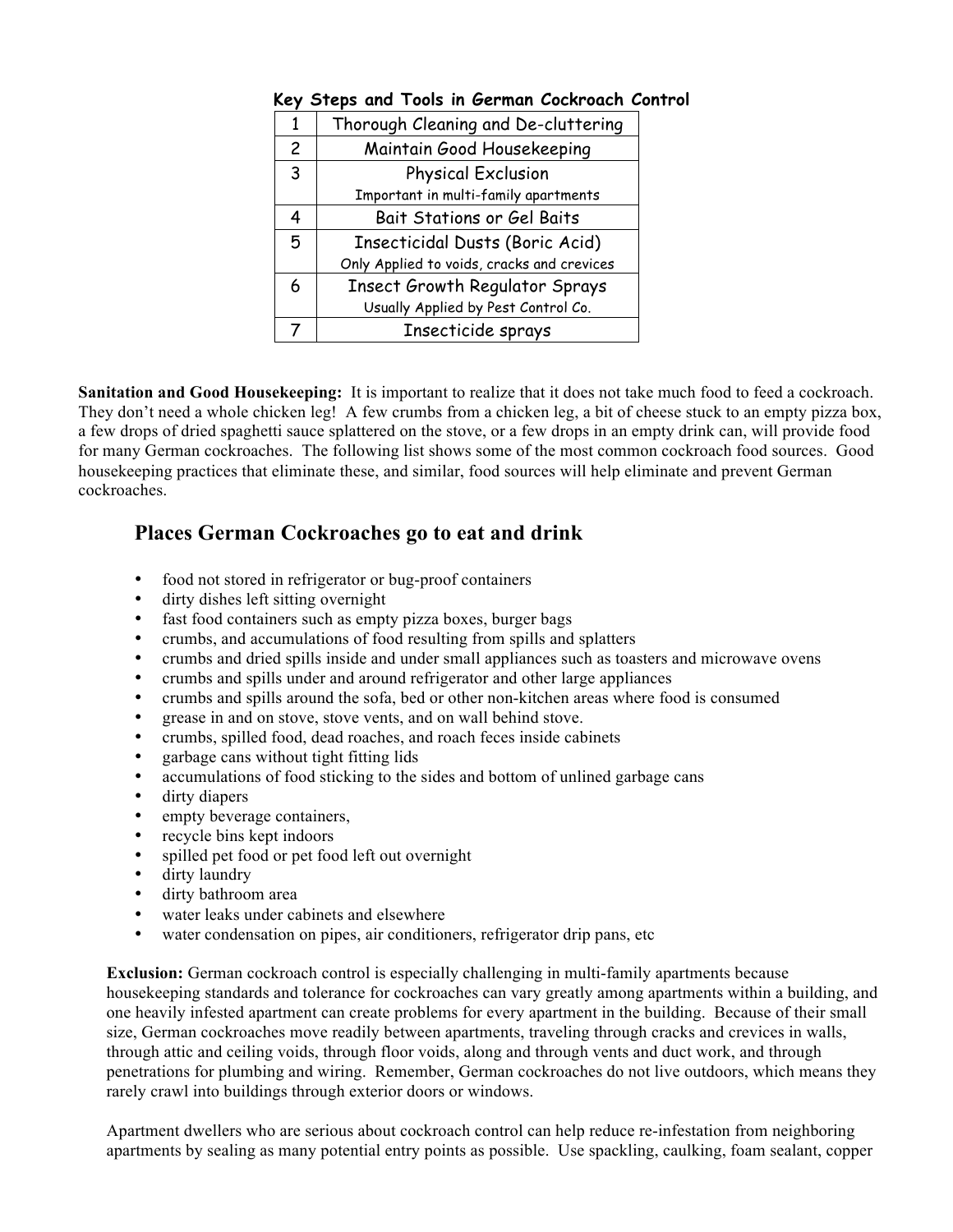mesh, or other appropriate tools to seal potential entry points. Remember, it is the holes and crevices that allow cockroaches to travel between apartments that are of greatest concern. Keep in mind that adult German cockroaches can easily enter through cracks that are only slightly wider than the thickness of a quarter and nymphs can enter through much smaller cracks. Copper mesh is especially useful to help seal larger openings, such as those that occur around plumbing. Use a screwdriver or other tool to stuff the mesh into the opening and then finish sealing with an appropriate sealant. Take all appropriate precautions when working around electricity.

**Baits:** When it comes to chemical control, baits are by far the best way to control German cockroaches, but they won't work well without good sanitation. Deprive roaches of other food sources through good housekeeping and they will readily feed on baits placed in and near their hiding places. When used properly, insecticide baits are much more effective than insecticidal sprays. Developments and advancements in formulation of cockroach baits over the past few decades have revolutionized German cockroach control.

Baits consist of a food substance that contains only a small amount of insecticide or insect growth disruptor. They are formulated either as bait stations or as gels/pastes. Bait stations contain a small amount of bait in a small protective container that allows roaches to enter but prevents ready access by children or pets. Gels or pastes come in tubes that allow placement of small amounts of bait under edges of counters, inside cabinets, and similar places that are inaccessible to children or pets, but readily accessible to roaches. Roaches eat the bait, return to their hiding places, and die. But the control does not necessarily stop there. Some cockroach baits provide secondary control--roaches that eat the bodies or feces of roaches that died from consuming bait are also controlled.

Keys to success with baits are 1} Establish and maintain good sanitation—to deprive roaches of alternative food sources, 2} Place baits near cockroach hiding places, being sure to follow label directions, 3} Avoid using insecticide sprays around bait placements. This will cause roaches to avoid the baits because many pesticides, especially those used in most roach sprays, are repellent to roaches, 4} Use an adequate number of bait placements, 5} Replace/reapply baits as soon as they are depleted or become too dried out to be attractive to roaches. The following table lists some of the more common cockroach baits available to homeowners.

|                               | <b>Active Ingredient</b>              | <b>Brand Name</b><br>(examples)                    |
|-------------------------------|---------------------------------------|----------------------------------------------------|
| <b>Formulation</b>            |                                       |                                                    |
| Gel                           | Fipronil 0.01% gel bait               | Maxforce FC Roach Bait Gel                         |
|                               | Hydramethylnon 2.15.% gel bait        | Maxforce Roach Killer Bait Gel                     |
| <b>Bait</b>                   | Hydramethylnon 2.15.% gel bait        | Combat Roach Killing Gel                           |
|                               | Orthoboric acid 50% gel bait          | MaxAttrax Ultra Roach Killing Gel Bait             |
|                               | Abamectin 0.05% + hydroprene 95% bait | Raid Double Control                                |
| <b>Bait</b><br><b>Station</b> | station                               | Small Roach Baits $+$ Egg Stoppers                 |
|                               | Fipronil 0.03% bait station           | Combat Quick Kill Formula (small roaches)          |
|                               | Hydramethylnon 2% bait station        | Maxforce Roach Killer Small Bait Stations          |
|                               | Hydramethylnon 2% bait station        | Combat Source Kill Formula (small roaches)         |
|                               | Indoxacarb 0.1% bait station          | Hot Shot MaxAttrax Ultra Nest Destroyer Roach Bait |

## **Baits for Control of German Cockroaches**

**Boric Acid Dusts:** Insecticide dusts containing boric acid are very useful cockroach management tools. Boric acid dust last indefinitely as long as it remains dry and roaches are not repelled by boric acid. This makes it an ideal treatment to use in combination with baits. Roach Prufe, BoRid, and Enforcer Roach Ridd are just a few examples of the many boric acid dusts sold for roach control. Apply dusts by injecting small amounts into cracks, crevices, and voids where cockroaches hide. This is best done when cabinets and other areas to be treated are empty and clean, as in just before moving into a new apartment or just before replacing items back in cabinets following a thorough cleaning.